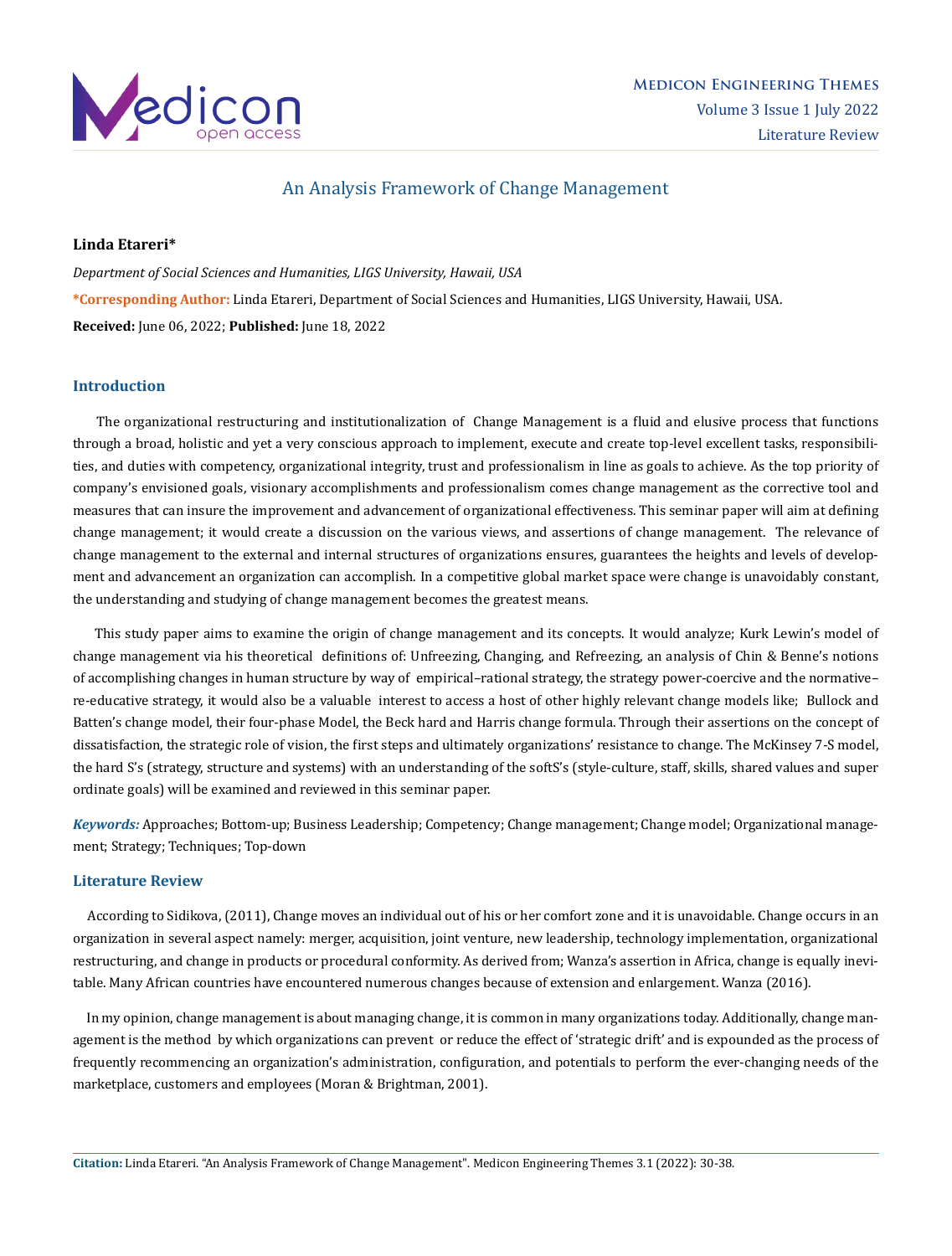To support Moran and Bright man (2001), controlling change includes directing the individuals who are experiencing transition and that transition influences the mind of three influential supporters of work behavior: purpose; identity and mastery. Specifically, people are driven by goals as well as a sense of purpose, desire and value. If change mechanism was to question an individual's sense of purpose then such individual will counter change in a way.

 On the contrary, if change is in support with a person's sense of purpose, then they will accept change in a constructive manner. Moran and Bright man (2001) also discovered the inconsistency that people faced with change wish to participate in conversation about the impact of change and how they are in line with those changes, considering that management usually prevents this kind of conversation as they dread a feedback that starts in a confrontational way.

### **Origin of Change Management**

 The original period of change management was the era prior to 1990 when academic started understanding how humans and the human systems encounter change. This period gave key perception, exploration and substructure for comprehending change in a productive form. Some of the principal supporters during this period include Arnold Van Gennep (1909), Kurt Lewin (1948) a social psychologist, Lewin originated three forms of change – unfreezing, moving, and refreezing a long with force field analysis.

 Beckhard was a pioneer in organizational development and connoted the subject as "an effort (1) planned, (2) organization-wide, and (3) managed from the top, to (4) increase organization effectiveness and wellness (5) designed involvements in the organization's procedures utilizing behavioral-science knowledge".

 William Bridges (1979) an orator, writer, and specialist. Bridges described the states of change as the ending, the neutral zone, and the new beginning.

 The second period of change management was the decennium of the 1990s. During the "on the radar" era, change management started to get into the business common parlance. People's view of change shifted out of the academic and experimental and into ideas examined at business meetings.

 The initial moves were taken to reveal that individual change does not occur by coincidence, but can be upheld and moved with reflective steps. Although there were many who subscribed to putting change management on the radar, some of the most outstanding ones are:

 As world famous leader, General Electric started the Change Acceleration System as part of its larger advancement project. General Electric (Early 1990s). Chair of Conner Partners, located in Atlanta. A consulting firm that deals on transformation implementation. He is a notable universal administrator in organizational change, works as a consultant and confidant to lead managing directors globally. Daryl Conner (1992).

 Jick's Change Management: Studies and Notions comprised of contemporary case research and a chapter titled "Implementing Change" where he explained the general issues and released his Ten Commandments of Implementing Change. Todd Jick (1993).

 LaMarsh's project changing *the Way We Change* established concepts centered on the relevance of the potential to change, the reduction of resistance and the supporting structures for enhancing change. Jeanenne Lamarsh (1995). Initially in a Harvard Business Review article and later in his book Leading Change, Kotter explained eight men as of failure in change and ensuing methods to tackle them. John Kotter (1998).

 Johnson's who moved my cheese? Accords readers with an illustration that addresses how people should handle the changes occurring within them and to them. Spencer Johnson (1998).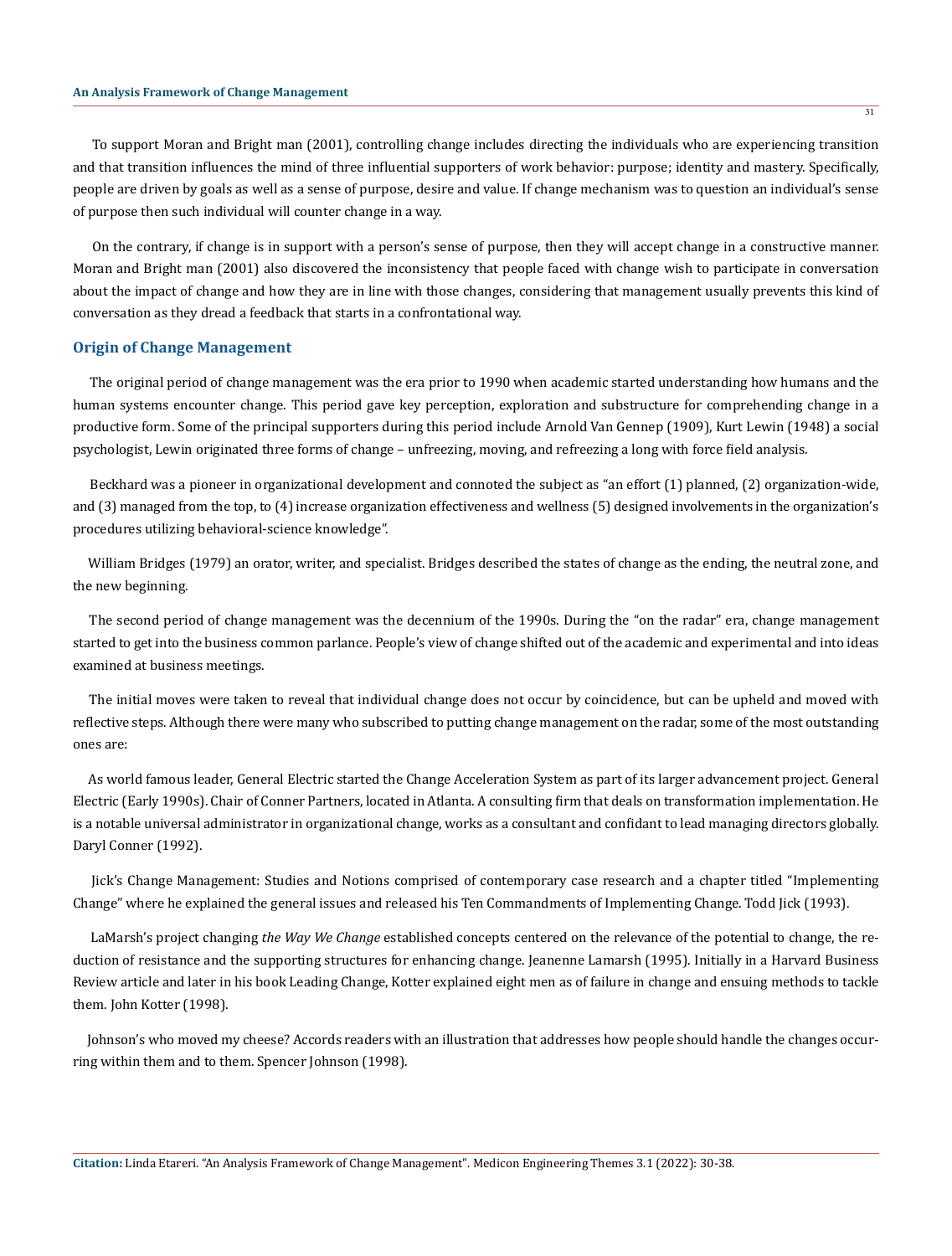During the 1990s, change management settled "on the radar" with concepts and language that started to take place in mainstream management. Geopolitical intensity, economic development, budding new value systems, and shifting employee and employer relationships presented the stage with a rise in identification of how relevant the human aspect of change was.

 The third period in the evolution of change management was that of the 2000s, directing up to the present. This period of change management was noted for the formalization of the discipline. While the foundations period produced basic perception, the "on the radar" era produced ideas and language, a shift happened as we arrived the new millennium era. Though Prosci was founded in 1994, it was early in the 2000s that Prosci legalized and advanced its analysis particularly in change management.

 In 2003, Prosci presented the first consolidated perspective to change management that maximized organizational and individual change management processes and tools. The Prosci ADKAR Model, an individual change model, produced a result emplacement to change management project. In 2005, Prosci began to legalize exploration and a policy for the pathfinders of the subject who commenced working to immerse change management as a central competence of their organizations. Creasey, T., & Hiatt, J. (2003).

### **Concepts of Change Management**

The concepts of Change Management will present insight into several models theorized by the following individuals.

#### *Kurt Lewin's Change Model*

 Kurt Lewin is regarded as one of the founding members of Social Psychology. His Change Management Theory portrays change in three stages: Unfreezing, Changing and Refreezing. According to Burnes (2004) the three-stage model is gotten from the understanding that all productive change project undergoes three phases; unfreezing, moving and re-freezing. On the onset, contemporary behavior has to be unfrozen prior to successfully accepting a new behavior.

#### *Unfreeze*

 This first phase of change is about getting the organization ready to recognize the necessity of change that includes disintegrating the present state of affairs prior to establishing a new mode of operation. Essential to this is drafting a convincing message outlining reasons to discontinue from the current ways of handling things. In addition, to achieve this, reference can be made to declining sales statistic, substandard financial outcomes and unpleasant customer satisfaction surveys. All of these reveals that things have to change in a way that everyone can comprehend.

#### *Change*

 It is at this phase of change that people start rectifying their unpredictability in order to seek new ways of carrying out activities. They accept, believe and function in ways that enhances the new management. The change from unfreeze model to change model does not occur immediately as people are required to take time to welcome the new management and dynamically pitch into the change. To embrace the change and subscribe to making it successful, people need to comprehend the benefits of it. Not everyone will accept the change simply because the change is necessary and will benefit the company. This is a conventional premise and a drawback that should be prevented.

#### *Refreeze Model*

 While the changes are falling into place and people have accepted the new methods of working, the organization is prepared to refreeze. The refreeze phase equally assists people and the organization to incorporate the changes. This connotes ensuring that the changes are utilized regularly and that they are integrated into day-to-day activities. Accompanied with a new awareness of firmness, people feel unfazed and secured with the new methods of working.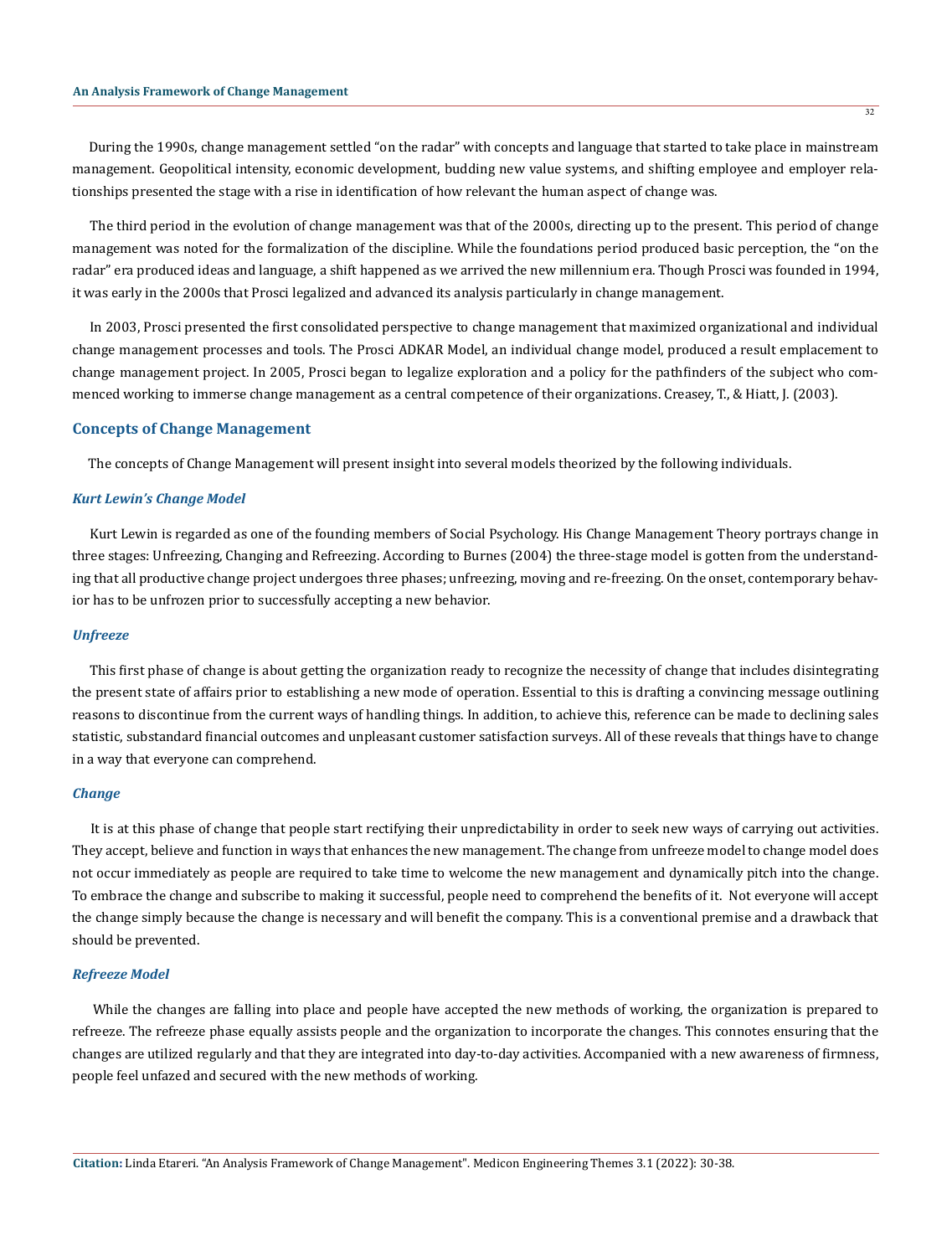Lewin's Change Management Model is a straightforward and easy-to-comprehend system for managing change. In identifying these three clear -cut phase of change, one can prepare to apply the change required. From establishing the incentive to change (unfreeze), one can move through the change process encouraging constructive communications and enabling people to accept new methods of working (change).

 In addition, the process is concluded when one restores the organization to a state of solidity (refreeze), which is so important for developing the assurance from which to undertake the next unavoidable change.

#### *Chin & Benne's Change Model*

 In a review of the seminal paper published in 1969 by Chin and Benne, "General Strategies for Effecting Changes in Human Systems". Chin and Benne summarized three general strategies for changing human systems: empirical–rational, power–coercive, and normative–re-educative. Chin, R., & Benne, K. D. (1969).

*Empirical–rational strategy:* this strategy deems people rationally self-interested. In an establishment, individuals accept a recommended change if the two supporting conditions are satisfied: The recommended change is rationally justified, and the change agent manifests the advantages of the change to the change target. This strategy stresses that if the target has a justifiable reason to change then if it is in the self-interest of an individual, change will come from easily informing the target about the change.

*Strategy power–coercive:* is the second strategy of Chin and Benne's theory of changing human system. This strategy centers on change force by which a very influential individual presses his or her wish on the less influential individuals. The change agent seemingly applies demand that varies from understated control to the direct application of violence. The principal benefit of this strategy is to bring valuable outcome quickly. Nonetheless, these valuable outcomes occur at the detriment of relationships, breaking trust, and giving up open obligations.

*Normative-Re-educative strategy:* is the third strategy of Chin and Benne's theory of changing human system, which considers people as rationally self-interested. Normative–re-educative as opposed to the other two strategies stresses change in a target's values, skills, and relationships.

 This strategy interprets individuals as permanently sociable, aided by a normative way of life that impacts attitude. For change to happen under this strategy, the target will not only experience rational informational processing as in the empirical–rational strategy, it will also re-evaluate practice and values, normative frameworks, organizational tasks and partnerships. To aid the change agent through the compound process of normative re-examination, the normative–re-educative system generally depends on coaches, analyst or other change agents. Chin and Benne assert that the empirical– rational and power–coercive strategies are thoroughly set up nevertheless that the normative–re-educative strategy had surpassed not long ago. The normative–re-educative strategy, acts a foundation for emphasizing involvement, trust, up-and–coming processes, and beneficial dialogue. Chin, R., & Benne, K. D. (1969).

## *Bullock and Batten's Change Model*

 According to Bullock and Batten (1985), a phase refers to an organizational state and a process refers to the mechanisms needed to move from one state to another.

 Bullock and Batten (1985) obtained their theories from project management and they suggested utilizing four-phase model to change, namely; Exploration, Planning, Action, and integration for planned change.

 As stated by Bullock and Batten (1985), the change begins with the awareness of a need, which frequently results to search for seeking help and outward assistance in addition to formulating of both physical and emotional arrangement. Once objectives and preference are put down, action, plans and integration strategies are developed, which needs permission of decision makers. After the plan of action has been executed and incorporated into the organization, the people assigned for applying the change have to be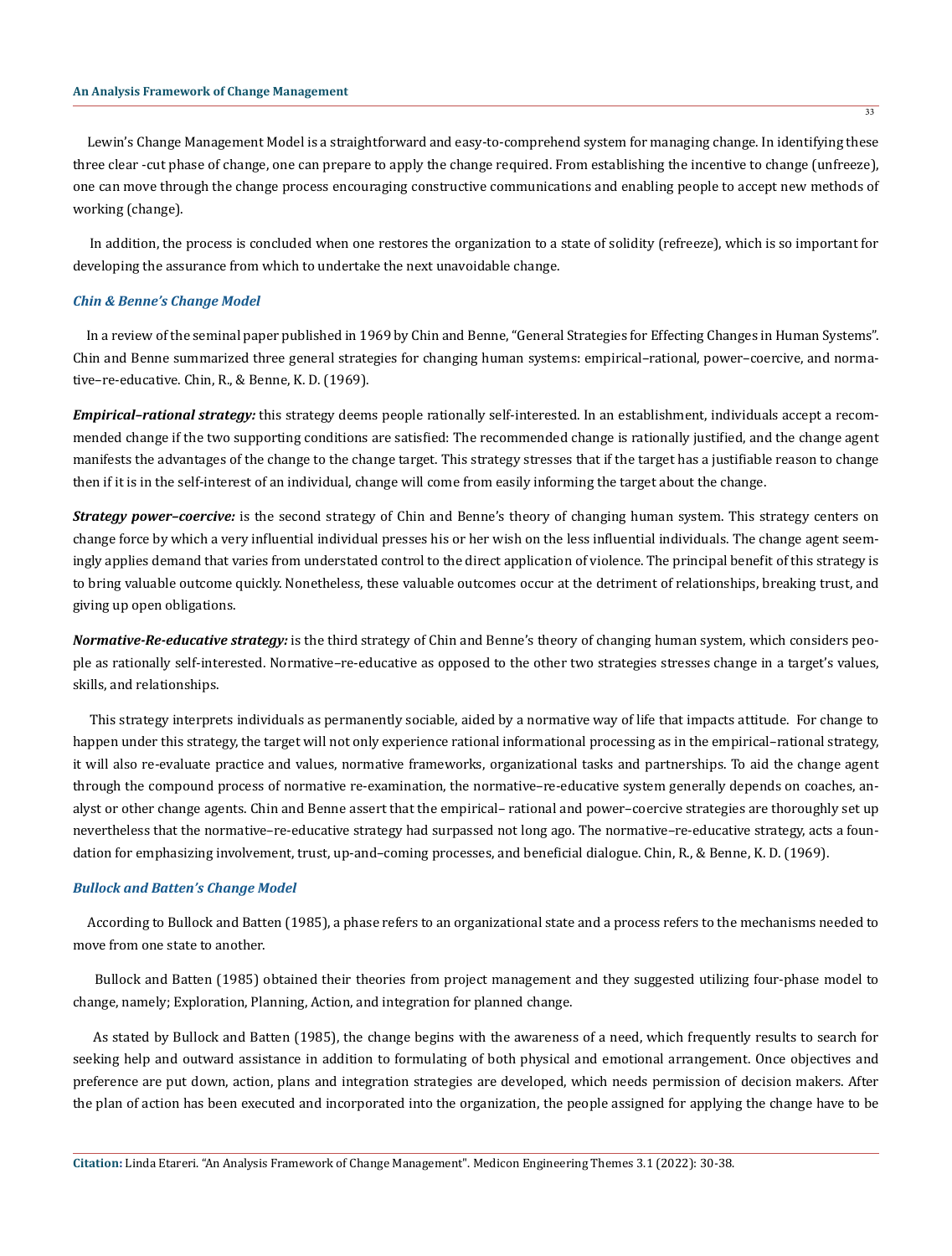inside the organization. The change also has to be institutionalized, connoting that the organization moves from the change initiative to continuous advancement (Bullock & Batten, 1985).

# *Bullock and Batten's Four-Phase Model*

| <b>Change Phase</b> | <b>Change Processes</b> |
|---------------------|-------------------------|
| 1. Exploration      | a. Needs Awareness      |
|                     | b. Search               |
|                     | c. Contracting          |
| 2. Planning         | a. Diagnosis            |
|                     | b. Design               |
|                     | c. Decision             |
| 3. Action           | a. Implementation       |
|                     | h. Evaluation           |
| 4. Integration      | a. Stabilization        |
|                     | b. Diffusion            |
|                     | c. Renewal              |

*Source:* Bullock RJ and Batten D (1985).

# **Beckhard and Harris Change Formula**

 The Beckhard and Harris Change is analytically described by its formula: (DxVxF)>R. As explained: D-Dissatisfaction V-Vision F-First Steps > R- Resistance to Change. Beckhard-Harris change formula explains the conditions necessary for change to occur. The model states that organizations and people change when there is Dissatisfaction (D) with the present day state of affairs and there is an explicit and allocated Vision (V) of a desired future, and there is a bearable First Steps (F).

 This change formula also specifies that all three components on the left side, Desire, Vision, and First Steps must be available for transition to happen. If any component is absent, the product of multiplication is zero, which will invariably be less than the Resistance to change, which is invariably available to some level. Harris, R. T., & Beckhard, R. (1987).

**Dissatisfaction:** is the starting point for change. Every change starts with dissatisfaction with the present-day conditions rooted on a recollection that the discomfort of not changing is probably more than the variability of change, and a readiness to seek for options. Merging these two components gives birth to a desire for change.

*Vision:* for change when people desire change, but cannot find a solution, the outcome is vexation, depression, frustration or impatience. Deploying the passion prompted by a desire for change needs a Vision. In other words, a discussed vision gives response to the inquiry such as asking for a desire to collectively function and make achievements. However, it is not thoroughly significant where the Vision originated from in the organization, it is important that the Vision be discussed in a manner that individuals in the organization are motivated and not forced to share the vision.

*First Steps*: Vision without Action is no more frustrating than Dissatisfaction with Action as it is like a wonderful idea with a projection. This also can cause frustration and sense of impotence, which usually yields to indifference. When involving people in the process of change, they should be given the chance to explain their point of view, impact the framing of a new vision for hereafter as well as engage in creating action plans (First Steps) for actualizing the Vision.

*Resistance to Change:* occurs in order that the product of Desire, Vision and First Steps is more than the Resistance to change. People are known for resisting change not the organization. People resist change when they feel they will lose valuable things in the process of change. The best way to handle resistance is to involve team members informing the components on the left side of the change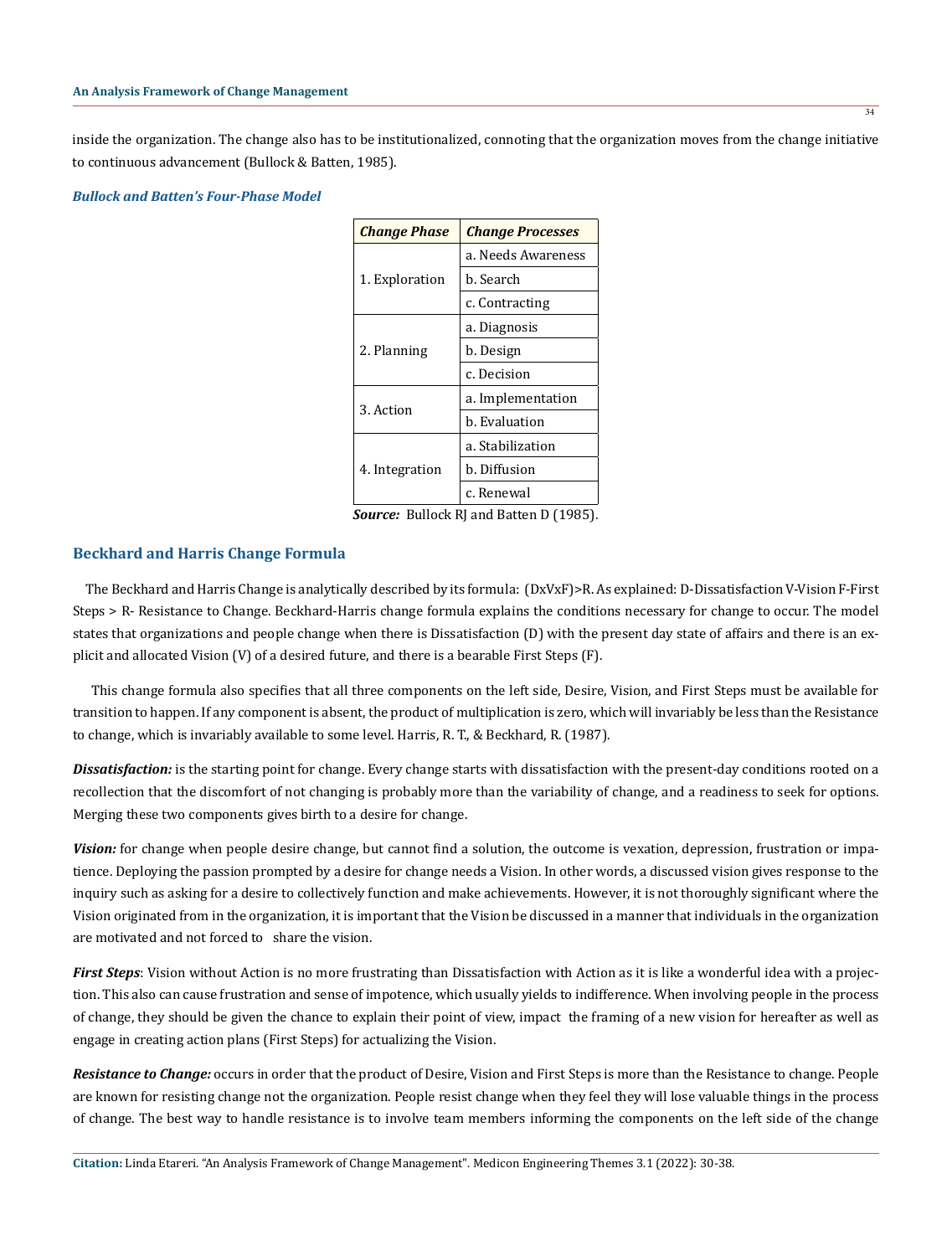equation. Including team members in examining the desire for change (Dissatisfaction) establishing a Vision of a desired future, and considering first Steps toward acquiring the vision.

# **McKinsey 7-S Model**

 The McKinsey Model is known as McKinsey 7-S because the two people who developed McKinsey Model namely, Tom Peters and Robert Waterman, were specialists at McKinsey & Co during that period of time. Tom Peters and Robert Waterman described their 7-S Model in their article titled Structure Is Not Organization (1980) and in their books titled The Art of Japanese Management (1981) and In Search of Excellence (1982). The model begins on the theory that an organization is not just Structure, but consists of seven components, which are distinguished, in the Hard S's and Soft S's. Waterman, et.al (1980).

The Hard S's are attainable and simple to point out. The Hard S's can be identified in strategy statements, corporate plans, organizational charts and other documentations.

- *Strategy:* Actions an organization prepares in reply to or expectation of changes in its outside surroundings.
- *Structure:* Grounds for concentration and masterminding imparted mainly by strategy and by organization size and variance.
- *Systems:* Formal and informal policies that support the strategy and structure. (Systems are more powerful than they are given commendation).

 The Soft S's are not easily attainable. They are harder to explain because proficiencies, values and components of corporate culture are steadily growing and modifying. The Soft S's are exceedingly decided by the people at work in the organization. Consequently, it is harder to prepare or affect the qualities of the soft components. The Soft'S can be found in:

*Style/Culture:* The culture of the company, comprised of two elements.

*Organizational Culture:* the superior values and beliefs, and norms, which advance over time and set off comparatively experiencing the qualities of organizational life.

*Staff:* The people or human resource management – procedures used to form managers, socialization procedures, method of forming key values of management groups, methods of present young enlisted to the company, methods of assisting to control the profession of workers.

*Skills:* The remarkable abilities – the strength of the company, methods of enlarging or moving abilities.

*Shared Values/Super ordinate Goals:* Leading notions, basic notions surrounded by the establishment of the firm should be easy, often mentioned at a conceptual stage to have substantial menacing within the company even when outsider cannot view or comprehend it.

### **Change Management's Top down Analysis**

 This is called autocratic leadership; top down management is the most popular kind of management. Here the Chief executive officer (CEO) dictates the procedure for the whole company hence it is hierarchical in nature.

 This leadership is then performed via a series of executives to the intermediate management and eventually down to the last part of the organization. In top down change management, everything from the job area to the business process are all decided by senior or top management, and after wards transferred to the official hierarchy of authority. Every character is accountable for discharging the commission as decided by the top-ups, with fewer options for observations. Even though some lower-level leaders may participate in making the choices, ideally the concluding answer depends on the high-ranking executive.

 Numerous organizations utilize the top down change management. Companies with an executive hierarchy (with a CEO at the Top, next the intermediate management, then team leaders supervising team members) is framed in like fashion. Examples of Top down

35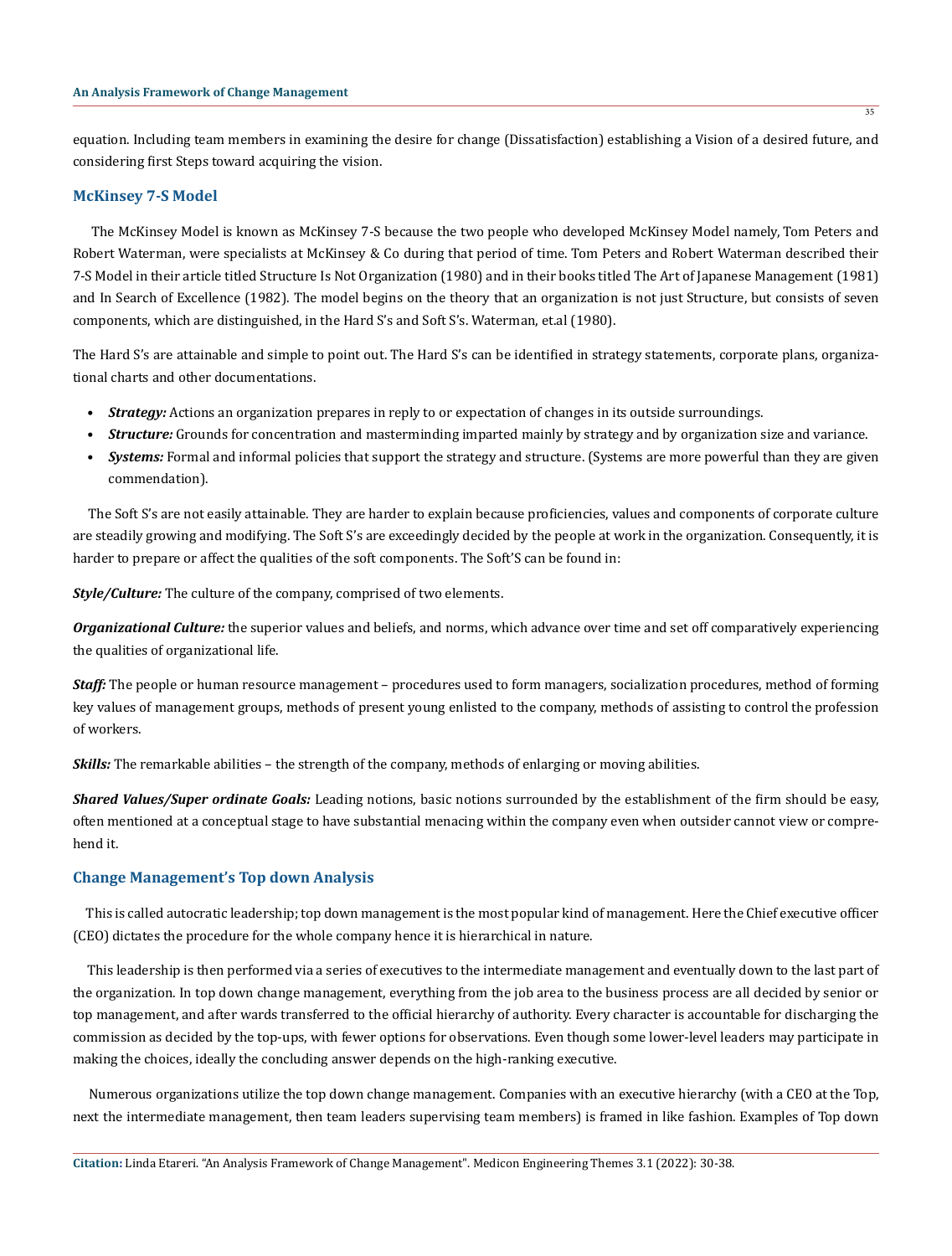change management is Trump Organization, Helmsley Hotels and Martha Stewart Living.

 The mastery of top down management is that it provides explicit objectives and anticipations since objectives are presented by one person, and that communication is not from every member of the organization. Generally, employees are not troubled by partaking in the making of choices because the policies of the organization are released from the higher authority hence this accords the employees ample time to face their assignments. The top down change management method needs a strong manager, and there are values for this kind of management. Intermediate leaders find easement with their assignment, as they possess immediate commands and are able to perform right away without rethinking. Top down change management functions effectively when the manager has performed conscientiously, investigated and contemplated all areas of how the choices will affect the business set up or workers.

# **Change Management's Bottom up Analysis**

 The bottom up change management a structure where the entire organization participates in the exercise of directing the organization. This joint effort offers employees a voice on how to achieve the complete aims and targets of a business.

 In this approach, partnership is independent or autarchic and are accumulated by expertise and awareness, which are then accepted by the Leaders. Although the bottom up change is not very common, still some companies or organizations accept and uphold it.

 As an illustration, The New York Times and formal vocations like Ernst & Young and IBM have all attempted the bottom up change management system at the partnership stage. Everybody should be participants of the decision-making system, at minimum in subdivision of the organization. The masteries of bottom up change management are explicit to individuals who are not engaged at the high level of a company. It preserves skills, reserves high optimism and gets program encouragement since it gives lower positioned staffs audience. When everybody assumes possession in the complete aims and aspirations of the organizations, they will be more committed to the progress of the organization.

 In addition, the capacity to get many ideas from a worker is one of the upmost advantages of bottom up change management as it permits the complete use of the workers' skills. Usually, the lower employees are faced with dealing with the customers and the mechanisms of the companies. The notions of the lower employees that are not accepted in the top down change management forms a reformation in the bottom up change management approach and often times, it results in profession advancement.

 As regards its drawback, having workers as a part of the decision-making system can be time consuming, lagging or cause the organization to apply unsubstantial decisions that turns unsuccessful. Applying too many ideas is not often an excellent method for retaining high business swiftness.

 According to an idiomatic statement, too many cooks spoil the broth. When far many people are participants in an event or assignment, it will not be executed properly. In view of the large number of choices, it can be hard to determine the perfect one. This may need more time for investigation in order to formulate an intellectual decision. In other words, after a resolution is reached, the decision may not be applied adequately thereby making the company to operate without motivation.

 Another drawback is the problem of self-esteem. If everybody is struggling to be heard, they may be incited by self-interest instead of the complete aims of the organization. This drawback causes segregations and disputes that are not okay for business.

 A clear difference between top-down and bottom-up change depends on who instigates the accomplishment. In top-down change, high-ranking managers recognize the main organizational objectives and then involves employees as relevant to acquire those objectives via projects and additional advancement programs as the image below shows.

36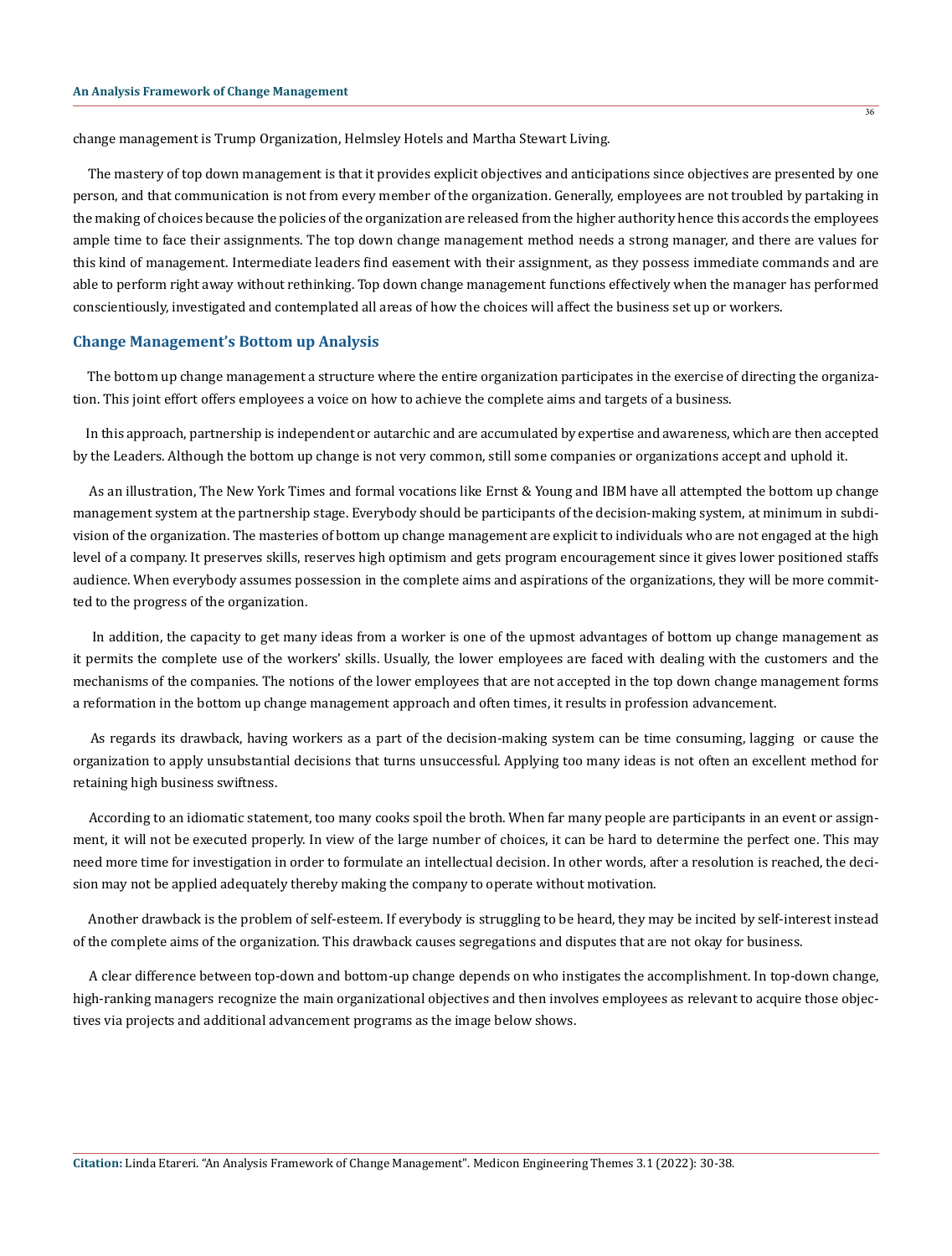

37

 Conversely, Bottom-up change begins with workers and their leaders. Both parties observe a need for advancement or change in their day -to tasks. Then they seek a way to make their jobs more pleasant, less demanding and aim at executing their job in a very proficient manner so as to provide good customer services.

 Since top-down change is usually displayed in the format of projects or events, the number of partakers are minimal. For example, a leader may assemble a team of two managers and four front-line workers from diverse segment to carry out the proposed project. The objective of bottom-up change is to involve everybody, at all stage of the organization. Every worker seeks means to enhance their job frequently, irrespective of their setting, schedule, and tasks, with the aim to achieve an outcome that yields advancement. Cerna, L. (2013).

 Top-down change happens in a planned, occasional events like a long week event, the bottom-up change is an all-day or every day event. Top-down change is needed where there is a huge issue for a vital restructure. These are generally larger cost and larger probabilities, so there is plenty of exploration and preparation that comes in advance. As the management determines "what" requires advancement, the workers and managers are included to seek answers to the "what" and "how" questions. Managers will not always be able to solve issues alone, as they do not know it all. Rather, they can give instructions and encourage their staffs to engage in tasks that can result in substantial improvement for the benefit of the organization.

 On the contrarily, bottom-up changes are generally little, small cost and probabilities, that is changes that front-line workers can execute by themselves or within their team. The functionality of managers here is to offer the significant training to ensure that people stick to on the right part and not necessarily to be included in the scheme of things. There are several under-utilized members in the top down environment hence many organizations avoid applying the top down change management system. It is for this reason that the bottom up change management is embraced. Burke, W. W. (2017).

# **Conclusion**

 Change management involves a broad and wide range of techniques, forces, tools, and approaches that constructs, recreates, reorganizes and rebuilds the systems and structures to enact and utilize the change, to a stage of functionality.

 The conclusion of this seminar paper explains the relevance of top-down change and bottom-up change and the identification of their significant differences on how they both reorganize organizations to levels of effectiveness and efficiency. Change management is pragmatically a systematic and a collaborative attempt to incorporate all the strategic management approaches, techniques and knowledge to create a supportive mechanism that empowers the human resources in most organizations to utilize, integrate and harmonize organizational change for the better. Organizational policies, ethics, values, systems, and cultures helps to deal with disputes, challenges, and profoundly the difficulties that are associated with the top-down and bottom-up approaches to the broad and critical decision-making processes in organizations. The advantageous effects of the Top-Down and the Bottom-Up approach in the decision-making process in most organization and companies have helped in the repositioning of their value and relevance in the ever-competing market space. As organizations grow from small to big, and understaffed to overstaff the growth in size increases the